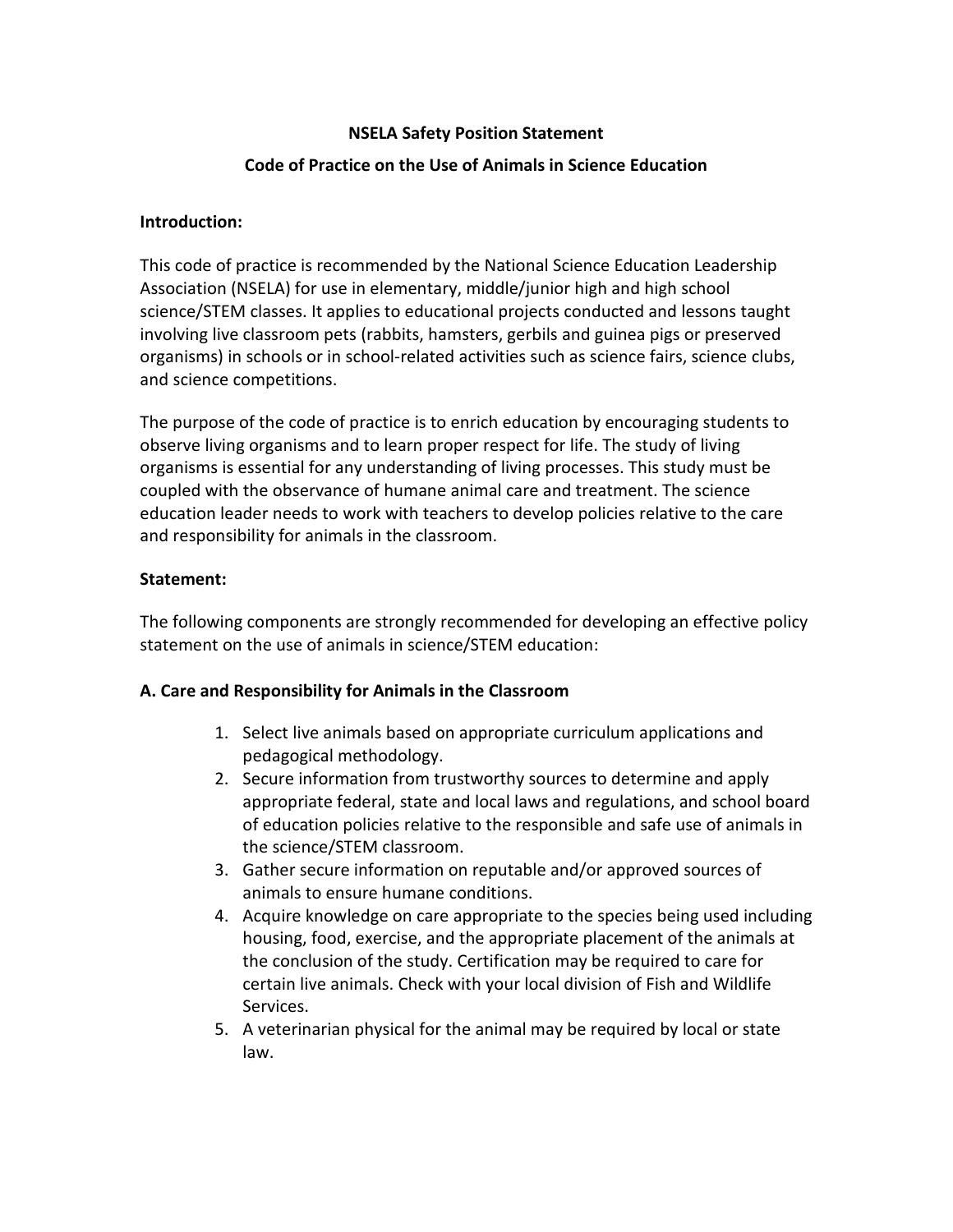- 6. Assure that living animals entering the classroom are healthy and free of transmittable diseases or other problems that may endanger human health.
- 7. Foster appropriate handling of animals, while addressing issues such as allergies and fear of animals.
- 8. Maintenance of good health and provisions for optimal care based on an understanding of the life habits of each species used should be of primary importance. Animal quarters shall be spacious, shall avoid overcrowding, and shall be sanitary. Handling shall be gentle. Food shall be appropriate to the animal's normal diet and of sufficient quantity and balance to maintain a good standard of nutrition at all times. Clean drinking water shall always be available. Adequate provision for care shall be made at all times including holidays and vacation times.
- 9. Supervision should be required by a qualified adult who is knowledgeable about research methods, biology, care, and husbandry of the species being studied.
- 10. Plans should be made to control possible unwanted breeding of the species during the project period.
- 11. On rare occasions, it may be necessary to sacrifice an animal for educational purposes. This shall be done only in a manner accepted and approved by the American Veterinary Medical Association, by a person experienced in these techniques, and at the direction of the teacher with approval of the science supervisor.
- 12. Do not allow students to take the animals save extended closure for holidays, vacations, etc. Always make sure parents/guardians are aware and agree. Parents and students need to be trained on how to handle pets at home in a manner that is safer to the pet as well as those in the home.
- 13. Set up a feeding schedule for the custodial staff to follow when school is not in session. Post this for all to see so that the animals are not under- or over-fed.

## **B. Experimental Studies of Animals in the Classroom**

- 1. If biological procedures involve living organisms, every effort should be made to use plants or invertebrate animals and/or simple life forms such as yeast and non-pathogenic bacteria.
- 2. Experimental procedures on vertebrate animals should be conducted with a strong respect for life. Procedures shall be effected without producing pain or discomfort to the animal, application of dietary deficiencies or exposure to hazardous chemicals, pathogens, or ionizing radiation.
- 3. Surgery on living animals should not be performed unless it is conducted in a proper surgical facility and by a licensed veterinarian.
- 4. Behavior studies should use only reward (such as providing food) and not punishment in training programs. Food should not be withheld for more than 12 hours.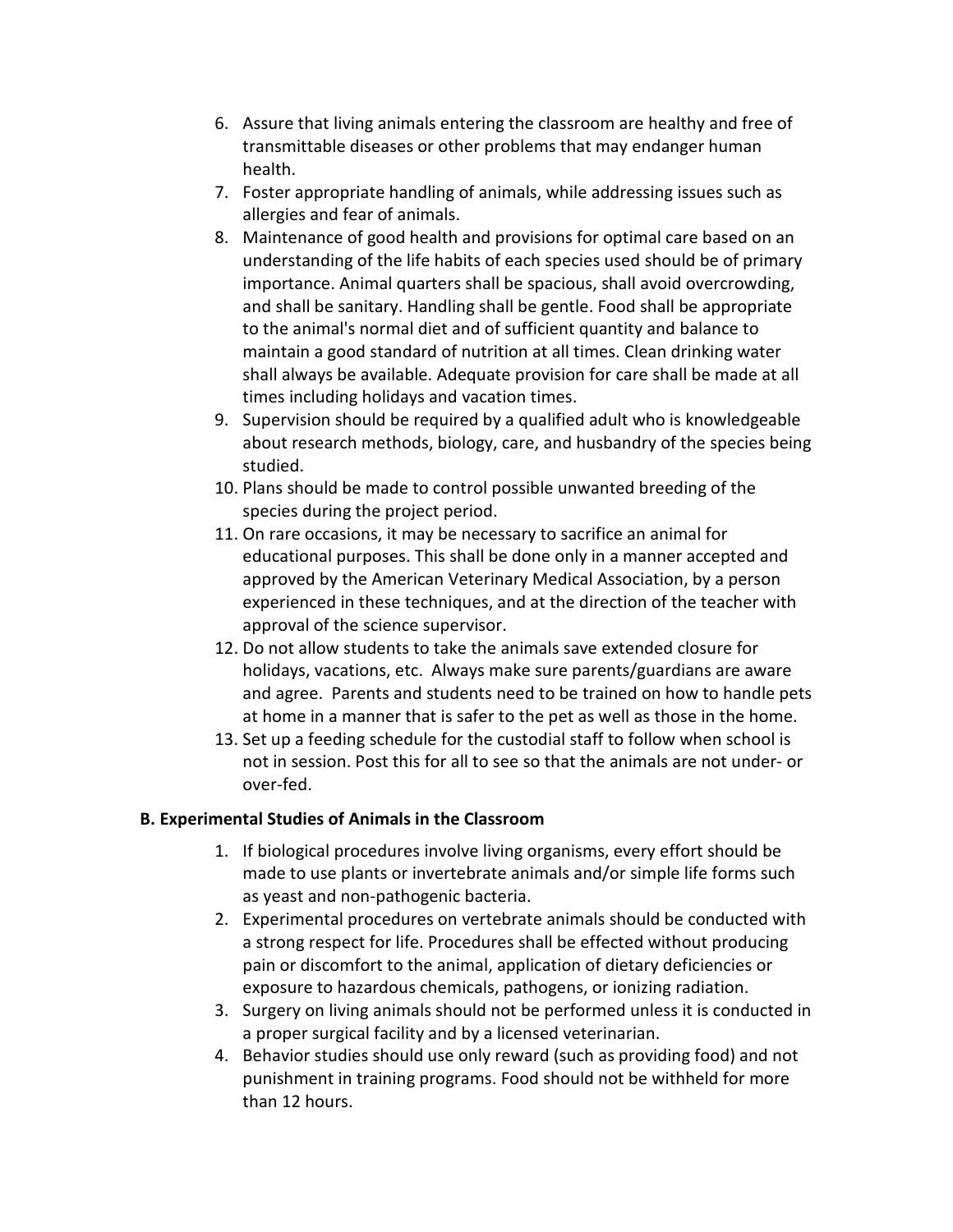#### **C. Research Investigations Involving Vertebrate Animals**

## **Exceptionally talented students may wish to conduct research. The following procedures should be recommended:**

- 1. Students wishing to enter their research into science competitions should ensure that research on vertebrate animals is permissible before they begin their project.
- 2. Protocols of extracurricular projects involving animals should be reviewed in advance of the start of the work by a qualified adult supervisor.
- 3. Preferably, extracurricular projects should be carried out in an approved area of the school or in a cooperative college/university research facility. Under careful and safer supervision.
- 4. The project should be carried out with the utmost regard for the humane care and treatment of the animals involved.
- 5. If bird embryos are subjected to invasive or potentially damaging experimental manipulation, the embryo must be destroyed three days prior to hatching. If normal embryos are hatched, provisions must be made for their care and maintenance.
- 6. An IRB (Internal Review Board) process should be established within the institution. Any student wishing to conduct animal research should go through the IRB process and receive approval before conducting the experiment.

## **D. Dissections**

#### **Dissection, as an instructional strategy, is discouraged in science/STEM classes.**

- 1. Behavioral studies of live animals are encouraged when appropriate as an alternative to dissection. Additional alternatives to dissection may be addressed via models, computer representations, display specimens and other resources.
- 2. In advanced classes, when dissection is determined to be the most effective activity to meet specific and clearly designed learning objectives, preserved vertebrate specimens are recommended.
- 3. Teachers should ensure that specimens are studied respectfully and completely to warrant the dissection.
- 4. Use reputable and reliable scientific supply vendors for prepared specimens and/or fresh specimens from an FDA-inspected facility (e.g., fish market, supermarket or butcher shop). "Road kills" or other salvaged specimens do not meet prudent safety practice and should not to be used.